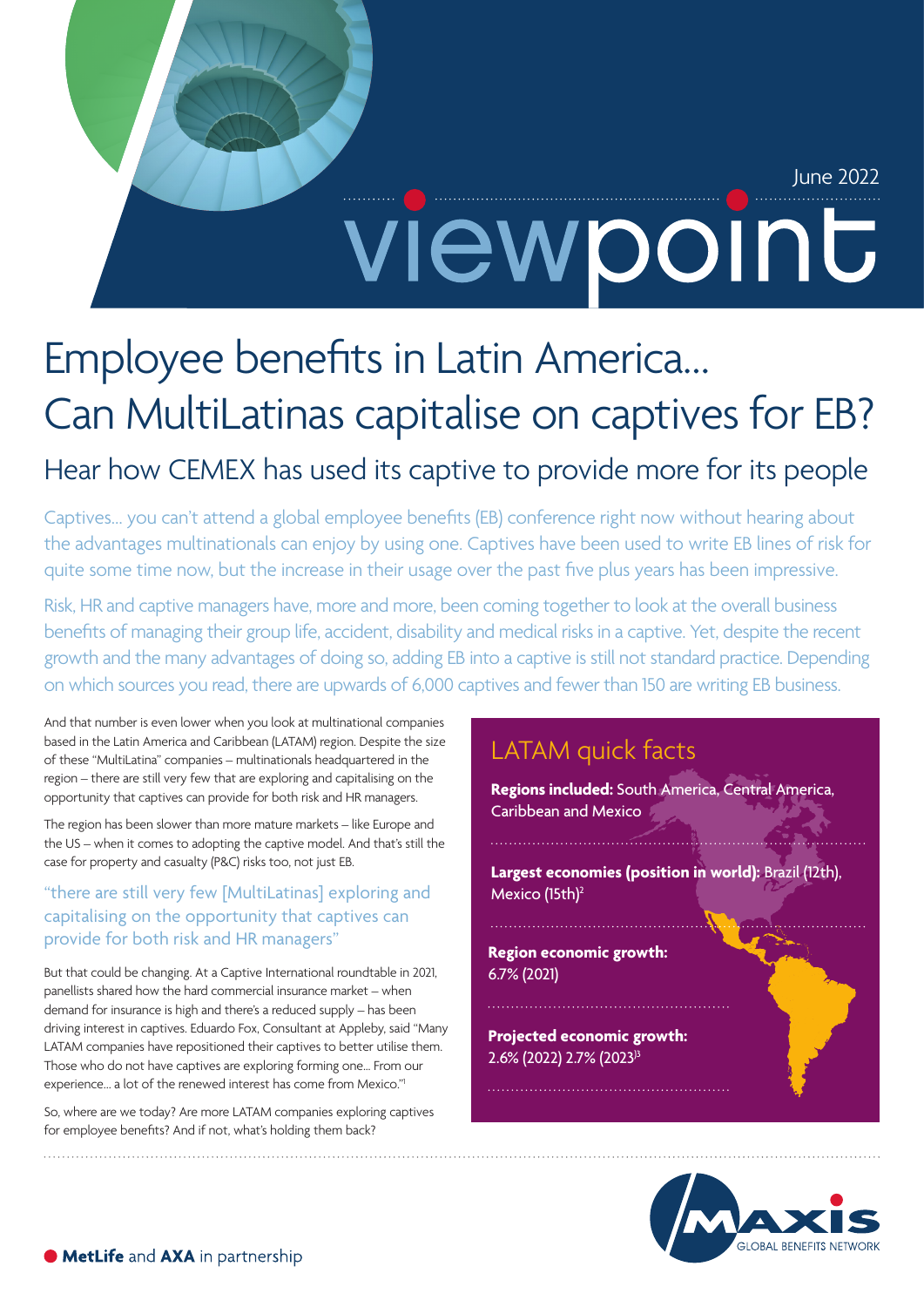# viewpoint

## Insights from a MultiLatina – CEMEX's story of writing EB business in a captive

Before we start looking in depth at these key questions, what better way to find out about the benefits of EB captives for MultiLatinas than by speaking to an organisation that has been doing it for five years. We sat down with **Rene Martinez Flores, Global Director of Insurance & Risk Management at CEMEX** to find out a bit more about how using a captive has benefited the business.



**Thanks for talking with us Rene – can you tell us about CEMEX's journey to writing EB to a captive… did you have an existing P&C captive?**

CEMEX has been writing employee benefits to a captive since 2017, and to our knowledge was among the first EB captives in LATAM.

The journey to an EB captive was a natural progression for a multinational with the risk appetite of CEMEX. There was a P&C captive already in place, which made the inclusion of the EB lines a little easier.

In terms of EB, we had a healthy risk appetite before starting the captive programme. The major medical coverage for our people in Mexico – our largest population – was run on an administrative services only [ASO] arrangement. This means that we were self-funding medical benefits in Mexico for a long time before the captive.



 **What are the biggest successes of the EB captive programme so far?** Implementing an EB captive in LATAM at a time when the concept was quite novel in the region was a success in its own right. Since the implementation, the captive's governance and control of risk allowed for flexibility in coverage for our people during the onset of the COVID-19 pandemic.

As well as that, we have recently launched an initiative to ensure all CEMEX employees worldwide have coverage for preventative cancer screenings. These benefits were only possible because of the captive being the final risk bearer – the local insurers made it clear these wouldn't have been available on a local risk basis.

As the captive continues to mature and grow in scope, the opportunities to use it as a vehicle for the benefit of the global CEMEX people, and not only for budgetary purposes, will only continue to grow. 



**One of the biggest challenges with a captive programme for EB is internal collaboration. Do your different business units – risk management, HR and the captive – work closely together and how has that helped to set up the captive to be a success with EB?**

There is, necessarily, a lot of discussion and collaboration between the risk management leader, the captive manager and the regional HR leads. It has ensured that captive decisions are made with as much consideration to the impact on CEMEX's people as possible. Instead of functioning in silos, the opportunity to collaborate has made for a more comprehensive approach to the captive and global EB management.



### CEMEX – quick facts

**Industry:** building materials **Global employees:** 46,000+ **Headquarters:** Mexico **Countries:** 50+ **Captive domiciled in:** Bermuda **Captive writing EB since:** 2017 **EB lines of business in the captive:**

medical, life, accident and disability

"...we have recently launched an initiative to ensure all CEMEX employees worldwide have coverage for preventative cancer screenings. These benefits were only possible because of the captive being the final risk bearer..."

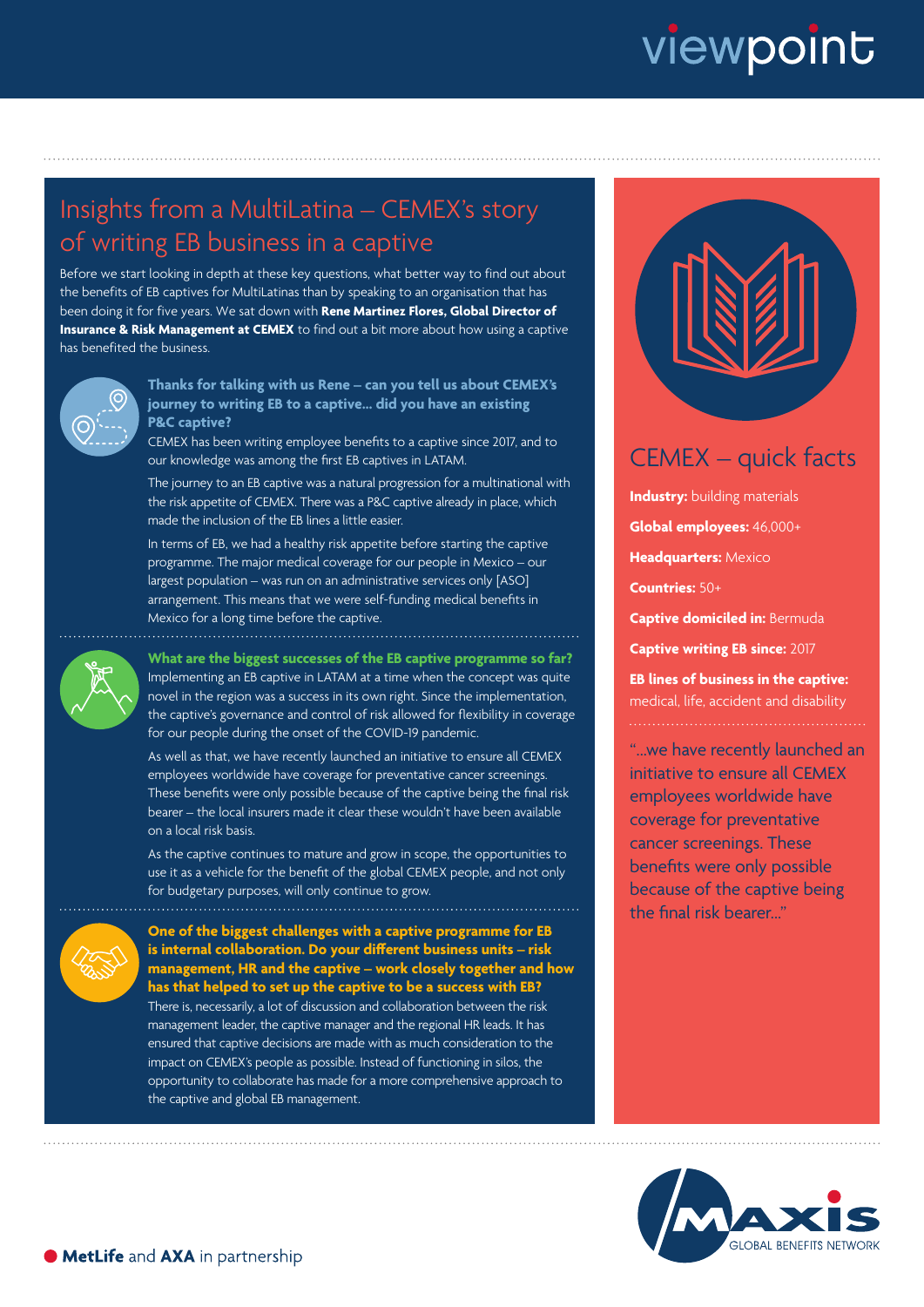### A fascinating opportunity to offer improved benefits

And it is exactly that – a fascinating opportunity. Historically, the captive model was seen as a risk retention vehicle, where an employer could retain the underwriting profit. Now, employers are using the improved rates and their role as the final risk carrier to fund new benefits that wouldn't have been available locally – due to local legislation, local insurer risk appetite and more.

Rene mentioned that CEMEX is using its captive to fund cancer screenings for its people around the world and offer COVID-19 benefits. And they're by no means the only captive doing that.

Mauricio Suarez, Regional Manager LATAM at MAXIS GBN commented "We are seeing a real trend of employers writing EB in a captive and pricing it at breakeven. This is allowing them to reinvest the savings to provide more and better benefits for their people. CEMEX offering enhanced cancer screening is a great example of this, but we are seeing other MAXIS clients doing the same or similar.

"The captive could also be used to help reach diversity, equity and inclusion (DE&I) goals. Coverage for same sex partners, gender dysphoria treatments and other benefits that may not be available locally or on local risk can really help win the war for talent and retention."

"…employers are using the improved rates and their role as the final risk carrier to fund new benefits that wouldn't have been available locally…"

And this presents a great opportunity for employers in the region. In 2020, a survey of 375 companies with operations in LATAM showed that nearly two thirds had increased their benefits to workers in response to COVID-19 and the physical and mental health threats it created.

According to Courtney McColgan, Founder and CEO of Runa HR that conducted the survey, "while these changes were already on the horizon, they are particularly ground-breaking in Latin America, where employers face strict legal requirements for employee benefits and rarely step beyond those boundaries. However, as the employment landscape becomes simultaneously more competitive and more precarious for workers, companies across all sectors are finding new ways to hold on to their employees and ensure their safety."5

As the long-term impact of the COVID-19 pandemic plays out and the world of work falls into its new status quo with a renewed focus on people's overall wellbeing, the LATAM employers using a captive to offer enhanced benefits could find themselves attracting the best talent in the market.

### The benefits of writing EB through a captive

- Retaining underwriting profits can lead to potentially greater returns on investment vs other global programmes (pools, global underwriting)
- Better understanding and pricing of risks
- Diversification of an existing captive as EB risks don't correlate with most P&C risks
- Greater control of local offerings, being able to add cover or remove exclusions



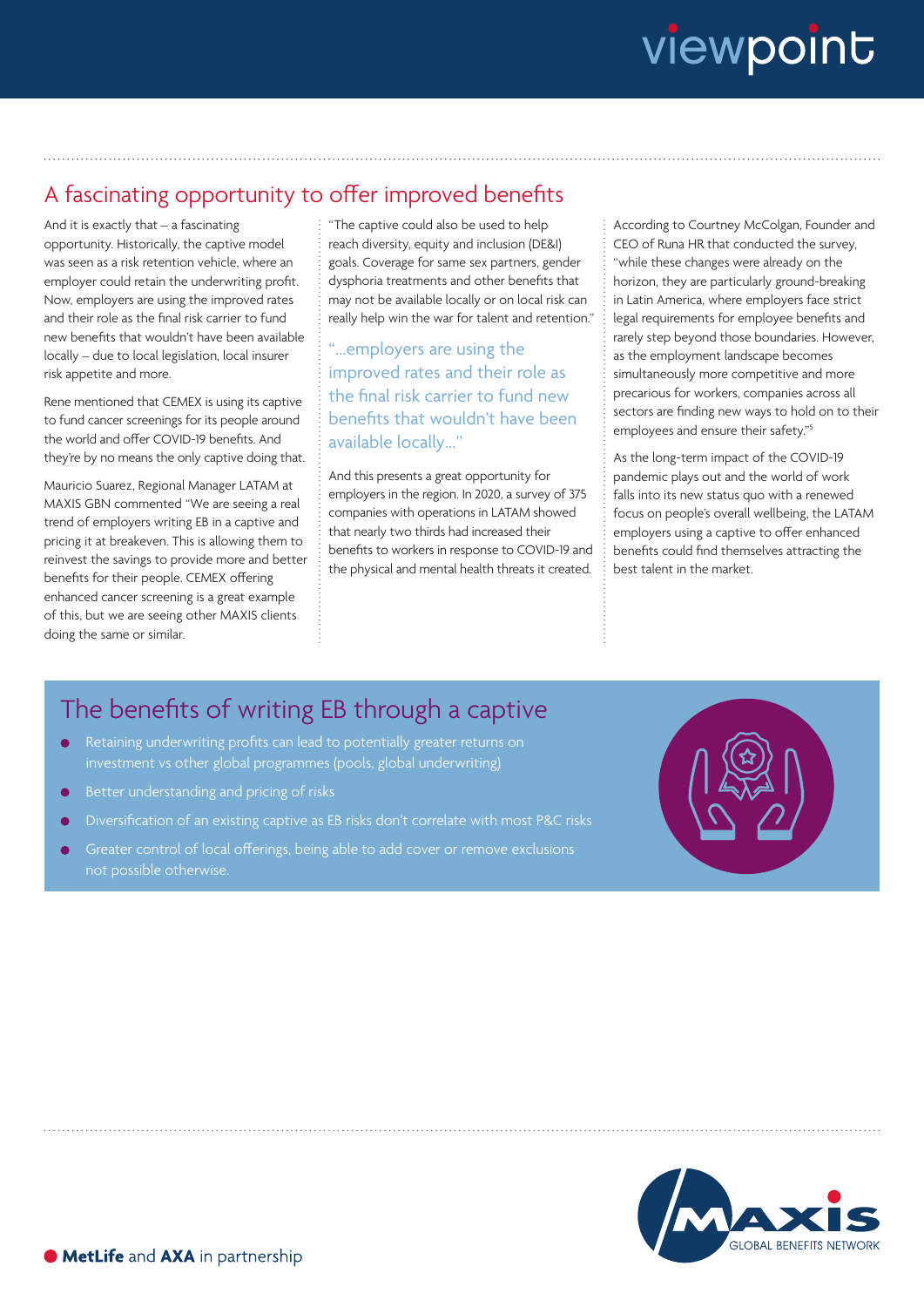# viewpoint

### So, why are there not more MultiLatinas using captives to manage EB risks?

As Rene said, the concept of an EB captive in LATAM was "novel" when CEMEX began their work in 2017. At that point in time, captives, of any type, were just not that common in the region. Less than US \$3 billion premium was written through captives from Latin Americanbased companies in 2017 - compared to US \$90 billion globally for the same period of time. And, of course, EB would have only been a small sliver of that US \$3 billion.

But why? We asked Rene why he thought the LATAM region might be further behind some other regions when it comes to captives. He said:

"LATAM as a block is historically slower to adopt concepts or strategies that may be commonplace in other regions. While there are numerous P&C captives throughout the LATAM region, employee benefits have usually been seen as a local concern reserved solely for the HR side of the business and not viewed as an opportunity for risk management and funding programs as P&C risks have been. As the concept continues to grow in popularity and local and global accounting stakeholders realise the benefits of a captive for EB, we should see increased interest in the captive EB model."

"As the concept continues to grow in popularity and local and global accounting stakeholders realise the benefits of a captive for EB, we should see increased interest in the captive EB model."

### Some challenges to overcome

But as with many things that offer real benefits, getting there isn't always that simple. Here's a few examples of potential challenges or roadblocks in the way…

#### $\bullet$  Education

Adding EB to a captive is a long process, and if you don't know the benefits, you won't invest the time and resources in making it happen. The LATAM region is still less aware of the benefits than elsewhere in the world. Brokers, consultants and networks are helping to increase understanding in the region, but this can take time.

### **Centralisation**

Another key for success, which can be an issue for some companies. A lot of large LATAM businesses started as small, family run firms and grew through acquisitions. This means that, often, HR, compensation and benefits and other functions are managed locally rather than centrally. Having global oversight is crucial for successful global EB programmes – and even more so for captives.

### **Legislation and regulation**

In some countries in the region it can be incredibly difficult to cede premium outside of the country. According to Maria Escobar and Alejandro Santos from Marsh "Some countries have seen less development around captives and are overseen by regulators that are still trying to understand where captives fit in within the broader risk management strategy framework."6

However, there has been some movement and some countries, including Brazil, are "relaxing" insurance and reinsurance regulations, potentially making captives a more favourable option going forward.7